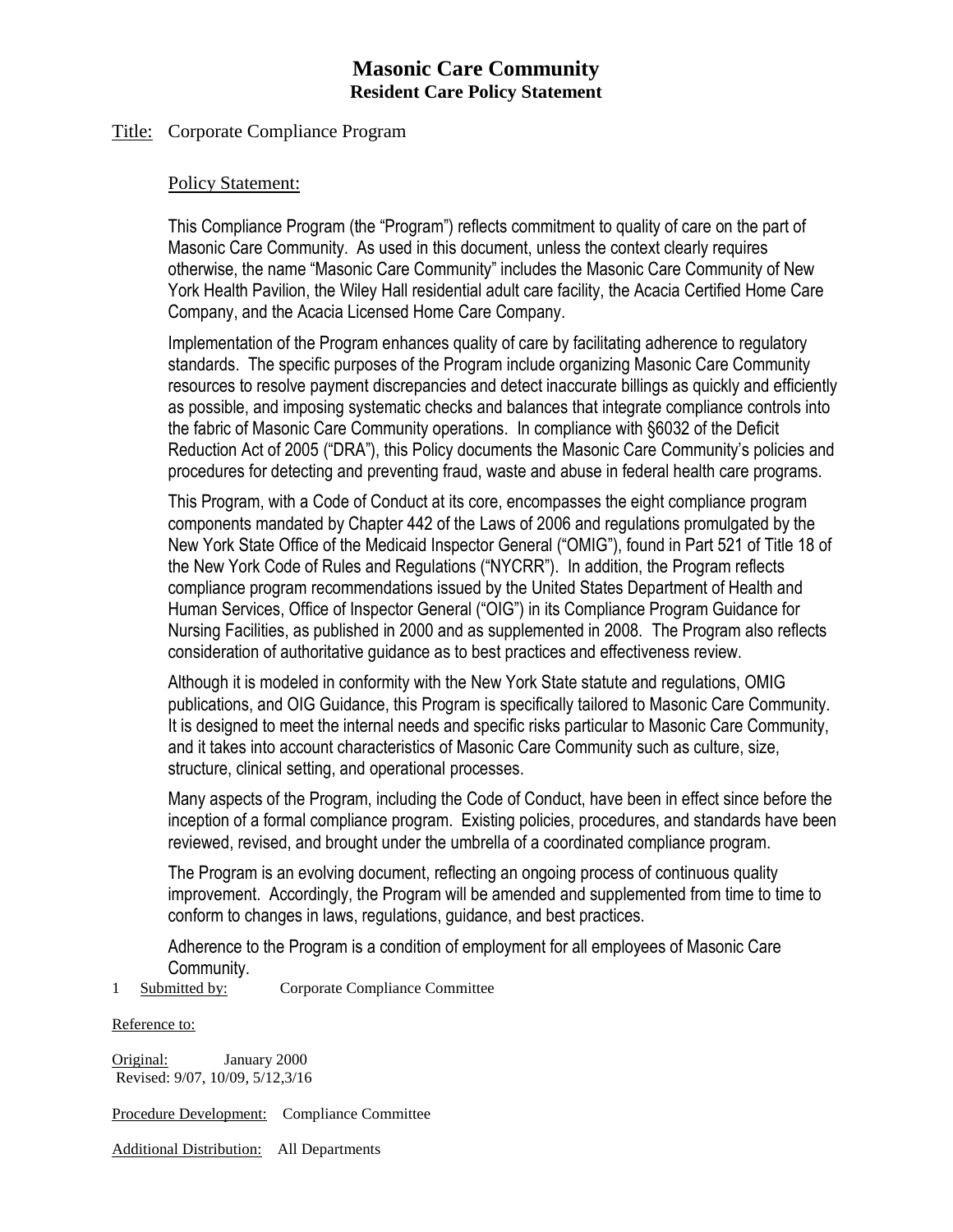# A. ELEMENTS OF PROGRAM

The Corporate Compliance Program has eight elements. The elements are listed immediately below, and each element is discussed at greater length in the following pages.

- 1. Implementation of written policies and procedures that
	- Describe compliance expectations, as embodied in the Code of Conduct;
	- Implement the operation of the Program;
	- Provide guidance to employees and others on dealing with compliance issues;
	- Identify ways of communicating compliance issues to appropriate personnel; and
	- Describe how potential compliance problems are investigated and resolved.
- 2. Designation of a compliance officer as the individual vested with responsibility for the dayto-day operation of the compliance program.
- 3. Training and education of all affected employees, executives, Trustees, and other persons associated with Masonic Care Community on compliance issues, expectations, and Program operation.
- 4. Establishment of communication lines to the compliance officer that are accessible to all employees, executives, and persons associated with Masonic Care Community, to allow compliance issues to be reported.
- 5. Fair and firmly enforced disciplinary policies, to encourage good faith participation in the Program by all affected individuals, and to outline sanctions for:
	- Failure to report suspected problems;
	- Participation in non-compliant behavior; and
	- Encouraging, directing, facilitating, or permitting non-compliant behavior.
- 6. Systems for routine identification of compliance risk areas specific to skilled nursing facilities, adult homes, and home care providers for self-evaluation of such risk areas, including internal audits and, as appropriate, external audits, and for evaluation of potential or actual non-compliance identified in such self-evaluations and audits.
- 7. Implementation of systems for:
	- Responding to compliance issues as they are raised;
- Corporate Compliance Committee 2 Submitted by:

#### Reference to:

Original: January 2000 Revised: 9/07, 10/09, 5/12,3/16

Procedure Development: Compliance Committee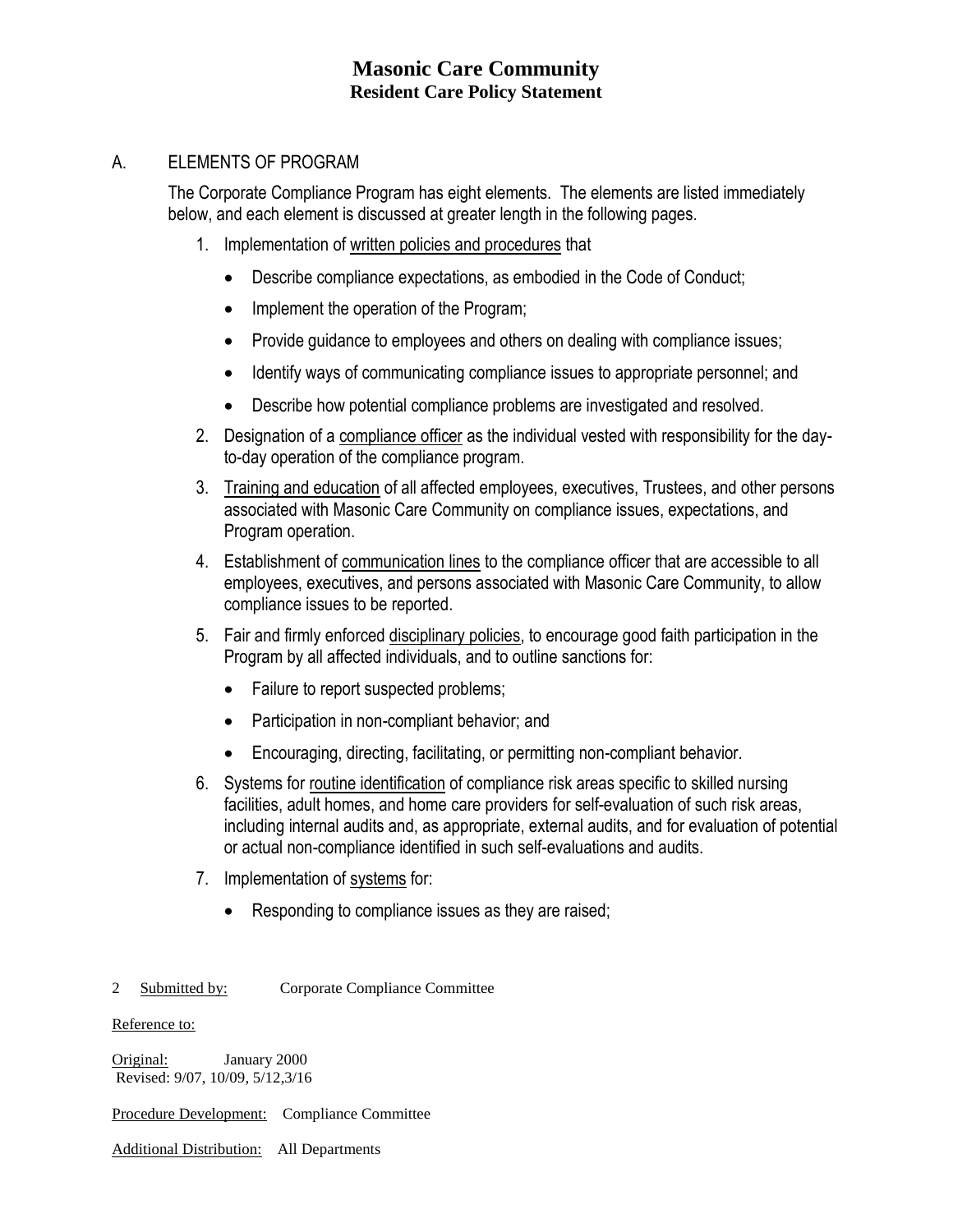- Investigating potential compliance problems, including compliance concerns that are reported through the available reporting mechanisms and compliance issues that are identified in the course of reviews and audits;
- Responding to compliance problems identified in reports, investigations, selfevaluations and audits;
- Correcting such problems promptly and thoroughly, and implementing procedures, policies and systems as necessary to reduce the potential for recurrence;
- Identifying and reporting compliance issues to the OIG, OMIG or the New York State Department of Health, where required; and
- Reporting and refunding overpayments within 60 days of identification.
- 8. Non-intimidation and non-retaliation for good faith participation in the Program, including but not limited to:
	- Reporting and investigating potential compliance issues;
	- Participating in self-evaluations, audits, and remedial actions; and
	- Reporting health care fraud to government officials.

# ELEMENT 1: CODE OF CONDUCT

The Code of Conduct sets out the principles that employees and others are expected to follow as they perform their duties with regard to Masonic Care Community. Copies of the Code of Conduct are posted in every Masonic Care Community building, and additional copies are available upon request from the Compliance Officer.

The Masonic Care Community is committed to providing a holistic approach to the care of our residents to promote maximum functioning and independence in all aspects of their life. The Masonic Care Community, its Board of Trustees, and its employees are bound by the following commitments:

- To the community, Masonic Care Community is committed to the promotion of health and well being of its residents. Its best effort will be taken to meet these needs while operating the facility in a fiscally responsible manner.
- To its employees, the Masonic Care Community will implement and maintain employment standards that comply with all applicable federal and state laws.
- To the residents of the Masonic Care Community, the facility is committed to providing an appropriate quality of care that is responsive to resident needs and complies with government laws.
- Submitted by: Corporate Compliance Committee 3

#### Reference to:

Original: January 2000 Revised: 9/07, 10/09, 5/12,3/16

Procedure Development: Compliance Committee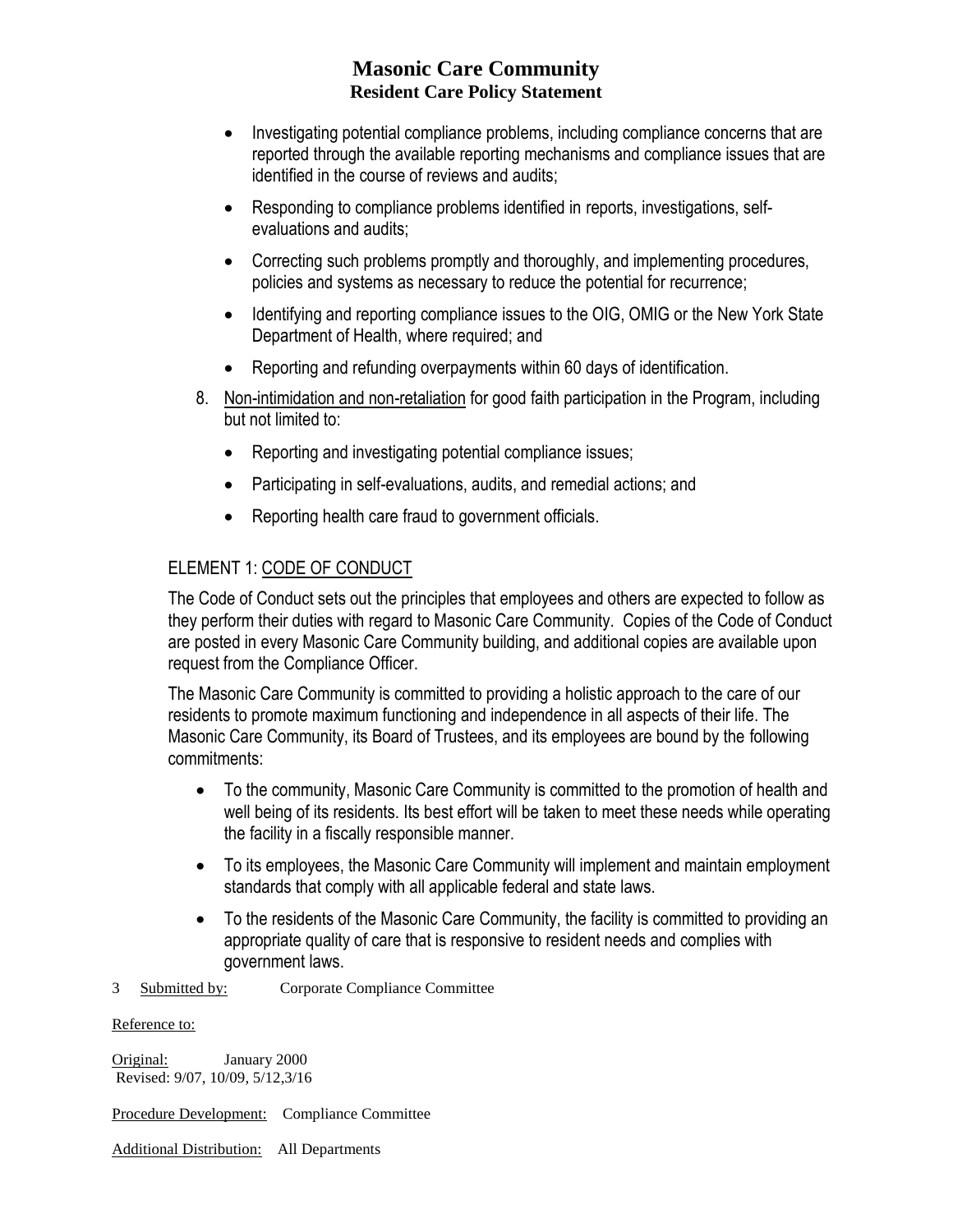- To third-party payers, both private and public, the facility is committed to submitting bills for services in a timely and accurate fashion and reporting all reimbursable costs to the Medicare and Medicaid program and to any other third party in a legally appropriate manner.
- To the Masonic Care Community suppliers, the facility stresses a sense of responsibility to be a good customer. When the facility feels that its best interest would be to utilize a competitive bidding then this process will be completed.
- To all who do business with the Masonic Care Community, it is our policy to conduct ourselves in an appropriate manner consistent with tax-exempt status and all other applicable laws and regulations. We expect those who do business with the Masonic Care Community to be committed to compliance in relation to all work that they perform for us.

# ELEMENT 2: COMPLIANCE COMMITTEE AND COMPLIANCE OFFICER

The Board of Trustees has the ultimate responsibility for oversight of the Program. The Board considers compliance-related matters on a periodic basis and whenever warranted by circumstances. The Compliance Committee, appointed by the Board and chaired by the Compliance Officer, includes appropriate representation from various Masonic Care Community departments, as determined by the Board.

The Compliance Committee's functions include, but are not limited to:

- Receiving regular reports from the Compliance Officer and providing guidance regarding the operation of the Program;
- Approving the internal auditing plan carried out under the Program;
- Approving the compliance training program provided to all staff, contractors, and Board members;
- Reviewing and confirming the adequacy of all investigations of suspected noncompliance and any corrective action taken as a result of such investigations;
- Reviewing policies and procedures related to compliance; and
- Recommending and approving any changes to the program.

Maria Centolella has been appointed to serve as the Compliance Officer for Masonic Care Community. The Compliance Officer may designate other individuals to perform compliancerelated tasks or to assist in the evaluation or resolution of specific issues from time to time.

The responsibilities of the Compliance Officer include, but are not limited to:

- Overseeing and monitoring the implementation of the Program;
- Corporate Compliance Committee 4 Submitted by:

#### Reference to:

Original: January 2000 Revised: 9/07, 10/09, 5/12,3/16

Procedure Development: Compliance Committee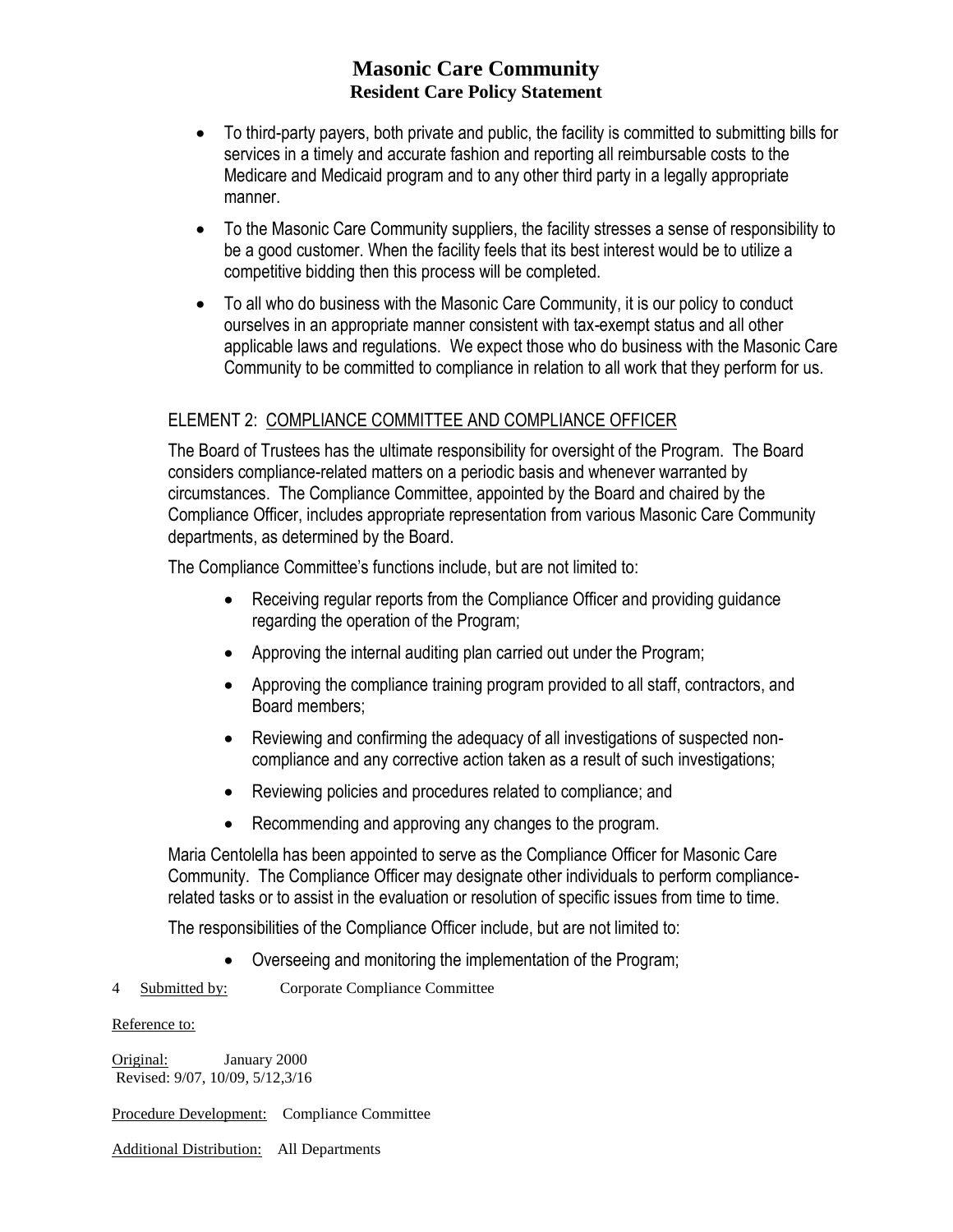- Establishing methods, such as periodic audits and ongoing monitoring, to reduce Masonic Care Community's vulnerability to fraud and abuse;
- Periodically reviewing and revising the Program in light of significant changes in the needs of Masonic Care Community or changes in the law and in the standards and payor procedures;
- Developing, coordinating and participating in training programs;
- Maintaining records of Compliance Program activities;
- Ensuring that the OIG's and the OMIG's lists of excluded individuals and entities and the General Services Administration's list of parties debarred from federal programs, have been checked with respect to all employees and contractors; and
- Coordinating the investigation of any report or allegation concerning possible violations of the Program, and monitoring subsequent corrective action and/or compliance in accordance with Masonic Care Community policy.

The Compliance Officer will report directly to the Chief Executive Officer or another senior administrator designated by the Chief Executive Officer, and shall periodically report directly to the Board of Trustees on the activities governed by the Program.

# ELEMENT 3: TRAINING AND EDUCATION

Education is essential to maintaining compliance. Educational programs will be tailored to the needs of Masonic Care Community on an ongoing basis. Training objectives will be established periodically by the Compliance Officer, based on auditing and monitoring results and the Compliance Officer's assessment of risk areas. The Compliance Officer will determine:

- Individual training needs; and
- The types of training that best suit the needs of Masonic Care Community, and that accomplish training objectives effectively and efficiently.

Training will be provided on an as-needed basis to respond to identified risk areas, but at least annually, and in compliance with any changes in Medicare or Medicaid coding or billing procedures.

A record of training and educational activities related to compliance will be maintained, under the direction of the Compliance Officer.

Corporate Compliance Committee 5 Submitted by:

Reference to:

Original: January 2000 Revised: 9/07, 10/09, 5/12,3/16

Procedure Development: Compliance Committee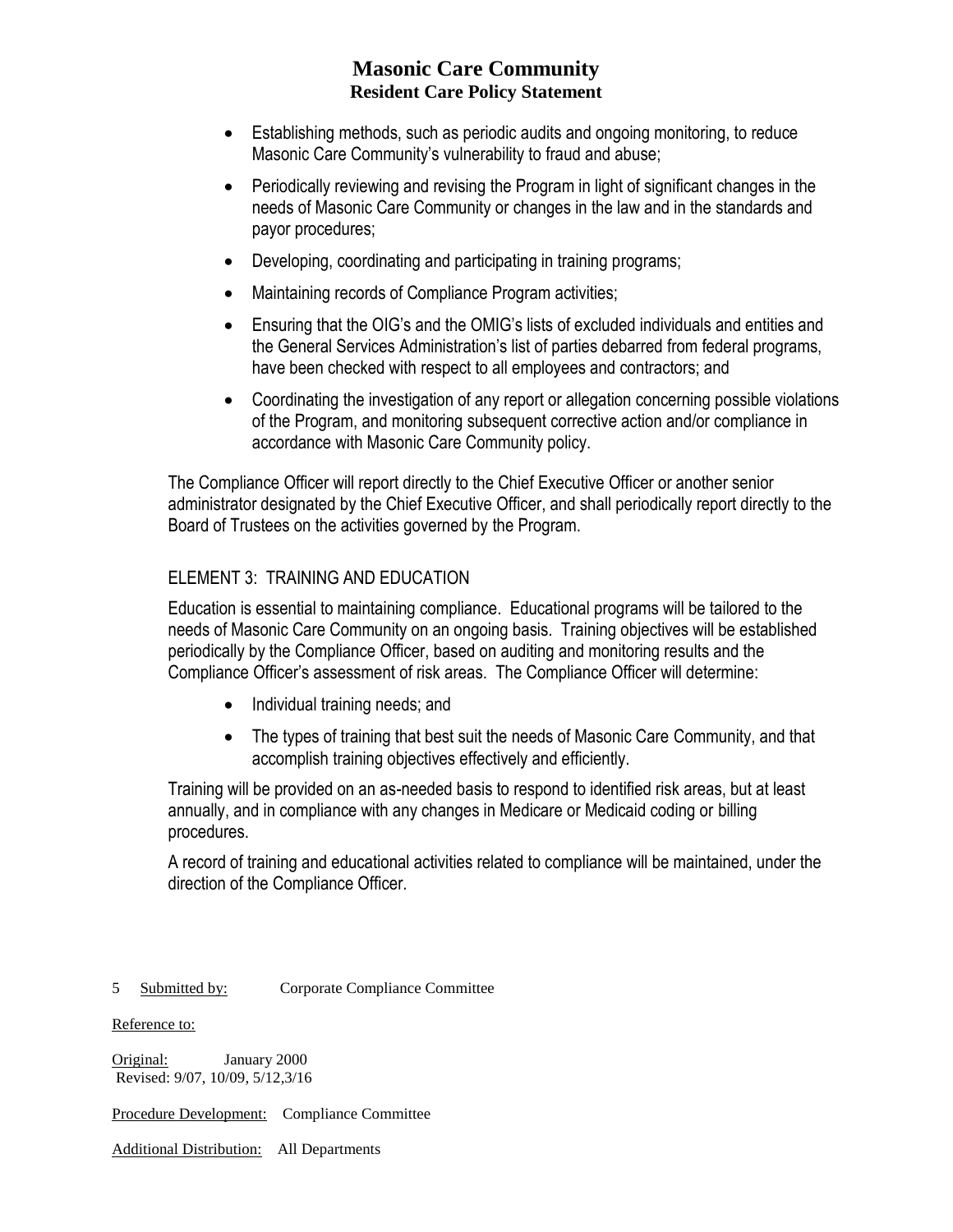# 3.1. Compliance Training

Masonic Care Community employees, executives, Board members, and Compliance Committee members will undergo compliance-related training pertinent to their responsibilities, as part of their orientation to those roles and responsibilities. Board members will receive training as to the role of the Board in oversight of the Program and as to governance issues identified by OMIG.

Topics which may be included in employee compliance training include, for example:

- The operation and importance of the Program;
- The Program as a condition of continued employment;
- The consequences of violating compliance standards and procedures, including disciplinary measures; and
- The role of each employee in the operation of the Program.

Training may be intramural or extramural, as appropriate. When considering outside training sources, the Compliance Officer will consider: offerings of professional organizations; programs offered by carriers; third-party billing company seminars; the services of an outside consultant; and other resources as available and appropriate. Topics for training may be drawn from publications such as OMIG publications; DOH Medicaid Updates; the OIG's Special Fraud Alerts; OIG Advisory Opinions; and Medicare Part B News.

To underscore our commitment to compliance training for employees, the Masonic Care Community's employee handbook includes a specific discussion of this Policy. The employee handbook also includes a specific discussion of state and federal laws on false claims and the rights of employees to be protected as whistleblowers. A summary of those laws is set out in this Policy as Appendix A.

# 3.2. Coding and Billing Training

It is the responsibility of each practitioner to properly document his or her services and to accurately code his or her services for billing purposes. Any newly employed practitioner who is responsible for coding of his or her own services will be trained as part of orientation, which shall occur as soon as possible after assuming duties.

Masonic Care Community recognizes that non-clinical personnel who are directly involved with billing, coding or other aspects of the federal health care programs may also require coding and billing education specific to that individual's responsibilities. Examples of topics that may be pertinent to the individual's responsibilities include:

- Coding requirements and methodology, including proper use of Masonic Care Community's medical record documentation forms;
- Submitted by: Corporate Compliance Committee 6

#### Reference to:

Original: January 2000 Revised: 9/07, 10/09, 5/12,3/16

Procedure Development: Compliance Committee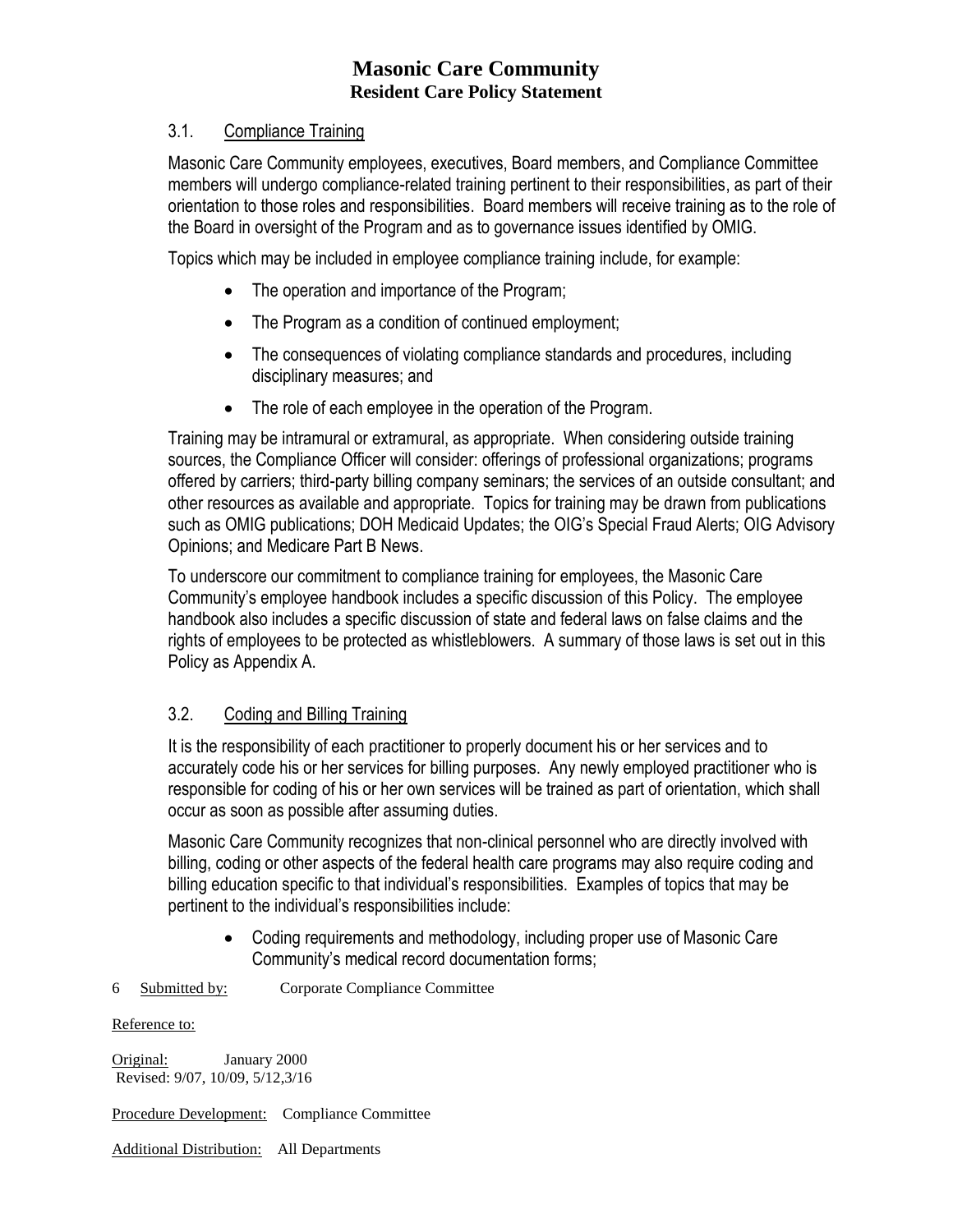- General understanding of the claim development and submission processes;
- Proper billing standards and procedures and submission of accurate bills to payors and patients; and
- Legal sanctions for submitting deliberately or recklessly false billings.

# 3.3. Dissemination of Compliance Information to Certain Contractors

Under the DRA, the Masonic Care Community is required to disseminate information on Corporate Compliance to all contractors and agents who, on behalf of the Masonic Care Community, furnish or authorize the furnishing of Medicaid health care items or services; perform billing or coding functions; or are involved in the monitoring of health care provided by the Masonic Care Community. The DRA requires that all such contractors and agents adopt and abide this Policy in relation to all work performed for the Masonic Care Community; train their employees who are involved in performing work for the Masonic Care Community to comply with applicable laws; and make this Policy available to those employees.

To facilitate our contractors' and agents' compliance training and education, this Policy is posted on the Masonic Care Community's website.

# ELEMENT 4: COMMUNICATION LINES

Masonic Care Community staff, executives and Board members are encouraged to discuss any billing or compliance concerns with the Compliance Officer, either formally or informally. Formal and informal communication channels are intended to implement an "open door" policy.

Adherence to the Program, including the obligation to report potential non-compliance, is a condition of employment for all employees of Masonic Care Community. Although employees are encouraged to contact the Compliance Officer directly to report concerns, potential compliance concerns may also be reported confidentially by submitting a written report to the Compliance Officer on an anonymous basis, or by calling the compliance hotline, accessible 24 hours per day, at (315) 798-4845. An employee who does not wish to report a compliance concern directly to the Compliance Officer may report the concern through his or her supervisor or to a member of the Compliance Committee, who will then become responsible for ensuring making a report to the Compliance Officer or another member of the Compliance Committee

# ELEMENT 5: ENFORCEMENT THROUGH DISCIPLINARY POLICIES

When non-compliant conduct at any level of the Masonic Care Community has been identified, corrective actions will be undertaken. Non-compliant conduct on the part of an employee of Masonic Care Community will be documented in the employee's personnel or credentialing file.

Submitted by: Corporate Compliance Committee 7

#### Reference to:

Original: January 2000 Revised: 9/07, 10/09, 5/12,3/16

Procedure Development: Compliance Committee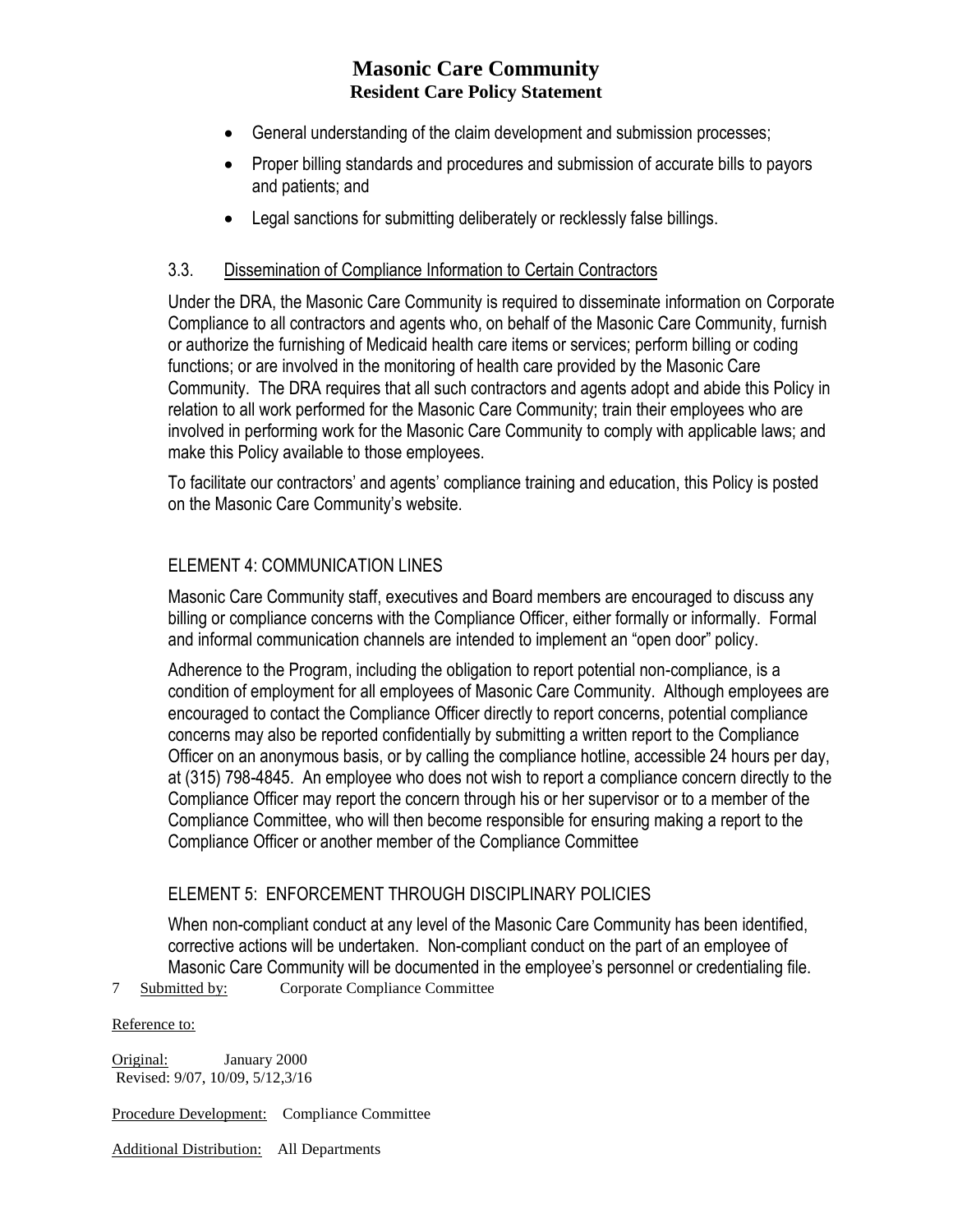Violations of Masonic Care Community's compliance policies, including failure to report potential violations, participating in non-compliant conduct, or actively or passively encouraging, directing, facilitating, or permitting non-compliant conduct, will result in disciplinary action, in proportion to the seriousness of the violation, in accordance with Human Resources policies and procedures. Sanctions may include oral warnings; written reprimands; demotion; suspension; or termination.

# ELEMENT 6: AUDITING AND MONITORING

The objective of the auditing and monitoring component of the Program is to ensure that individuals are properly carrying out their responsibilities and that claims are being submitted appropriately. Masonic Care Community will utilize audit tools as a means of ascertaining what, if any, problems exist and focus on the risk areas that are associated with those problems. Auditing will include, but will not be limited to, Medicare and Medicaid claims.

# 6.1. Standards and Procedures Review

The Compliance Officer or designee will periodically review Masonic Care Community's current standards, policies and procedures, for example, mandatory reporting, governance and quality of care, to determine if they are current and complete, in accordance with currently applicable standards, regulations, and other authoritative guidance.

Among the standards and materials the Compliance Officer will utilize are the Medicaid Provider Manuals and the current Medicare Manuals. Relevant Medicare news bulletins, DOH Medicaid Updates, and other authoritative guidance that bears upon coding and billing will be distributed to staff and incorporated into staff training as appropriate to their responsibilities. The Compliance Officer or designee will alert staff members to pertinent changes on an as-needed basis.

As required by the circumstances, Masonic Care Community will seek the advice of consultants for assistance in coding questions, and will consult with legal counsel for assistance in interpreting federal and state regulations and guidance as needed.

# 6.2. Claims Submission Audit

The Compliance Officer will be responsible for the processes for reviewing bills and medical records for compliance with applicable coding, billing, and documentation requirements. A representative sampling of claims will be periodically reviewed prior to submission, and any identified defects will be corrected.

Self-audits will be used to review such matters as:

- Whether bills are properly coded and accurately reflect the services provided and documented in the medical record;
- Submitted by: Corporate Compliance Committee 8

#### Reference to:

Original: January 2000 Revised: 9/07, 10/09, 5/12,3/16

Procedure Development: Compliance Committee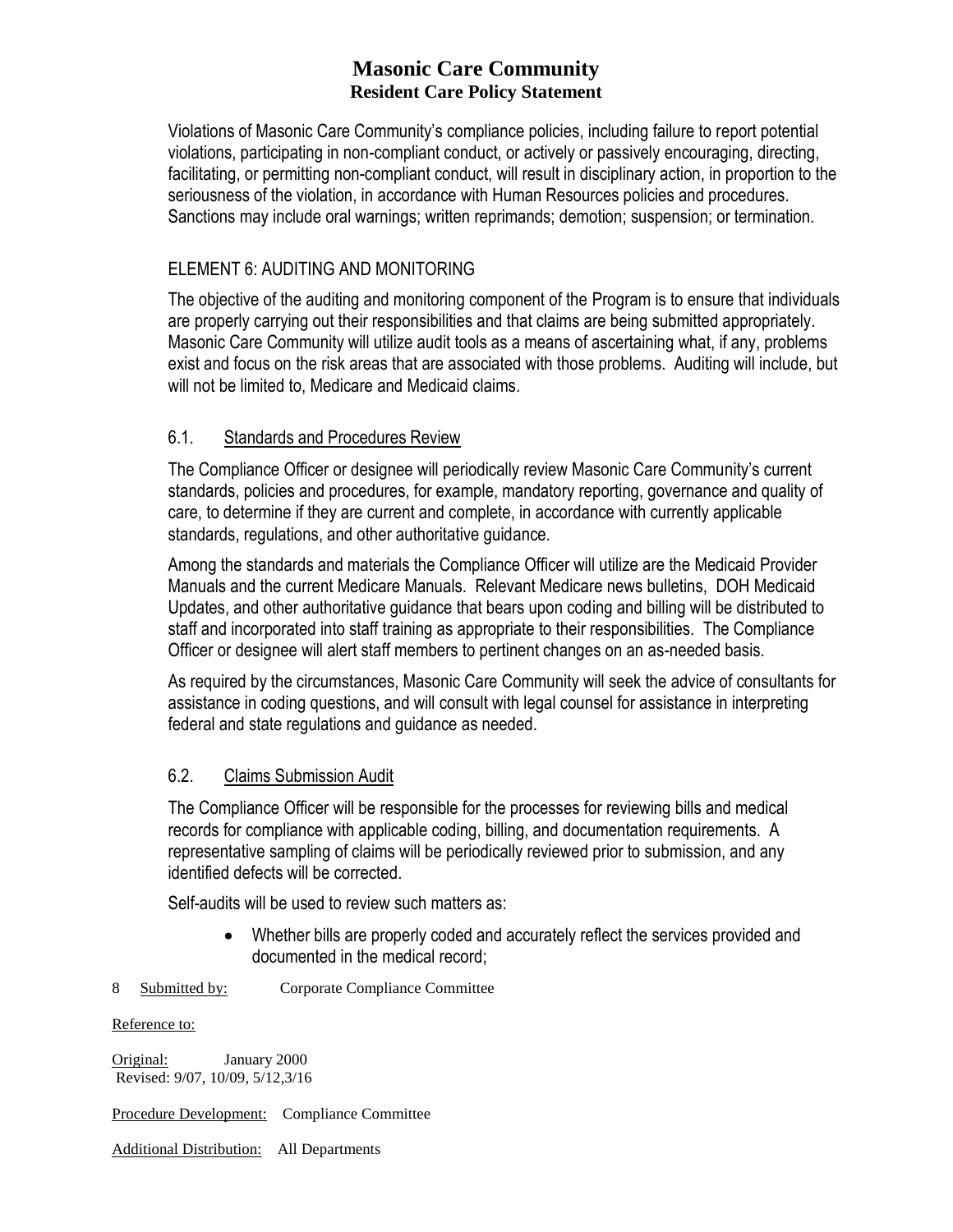- Whether documentation is completed correctly;
- Whether the services or items provided were medically reasonable and necessary;
- Whether the services were provided by appropriately credentialed individuals; and
- Whether there were any incentives for unnecessary services.

Internal audits will involve routine review of appropriate samplings of charts on a regularly scheduled basis. In addition, focused audits will be performed to verify implementation of any recommended corrective actions.

Risk areas identified by internal or outside audits will be examined in subsequent internal audits as warranted. Where an audit reveals the need for additional education of employees and clinical staff, the Compliance Officer will determine the means by which additional training and education will be implemented.

In addition to internal monitoring and auditing, the Compliance Officer will be responsible for procedures to review denied, rejected, and down-coded claims. Any rejection or down-coding patterns that are identified will be promptly addressed, with additional training and education as needed.

# 6.3. Identification of Risk Areas

As necessary, Masonic Care Community will develop written policies and procedures that address identified risk areas. These written policies and procedures will be communicated to staff members as necessary and pertinent. Risk areas, including risk areas that are identified in the course of quality improvement and credentialing processes, will be addressed as appropriate in periodic and special audits.

Risk areas identified from time to time by OIG, OMIG or other authorities will be addressed in Masonic Care Community's auditing activities as appropriate.

The OIG Guidance has identified the following as areas of potential risk:

- Coding;
- Medical necessity;
- Non-covered services;
- Documentation, including legibility;
- Billing for services of physician extenders; and
- Improper inducements, kickbacks and self-referrals.
- Submitted by: Corporate Compliance Committee 9

#### Reference to:

Original: January 2000 Revised: 9/07, 10/09, 5/12,3/16

Procedure Development: Compliance Committee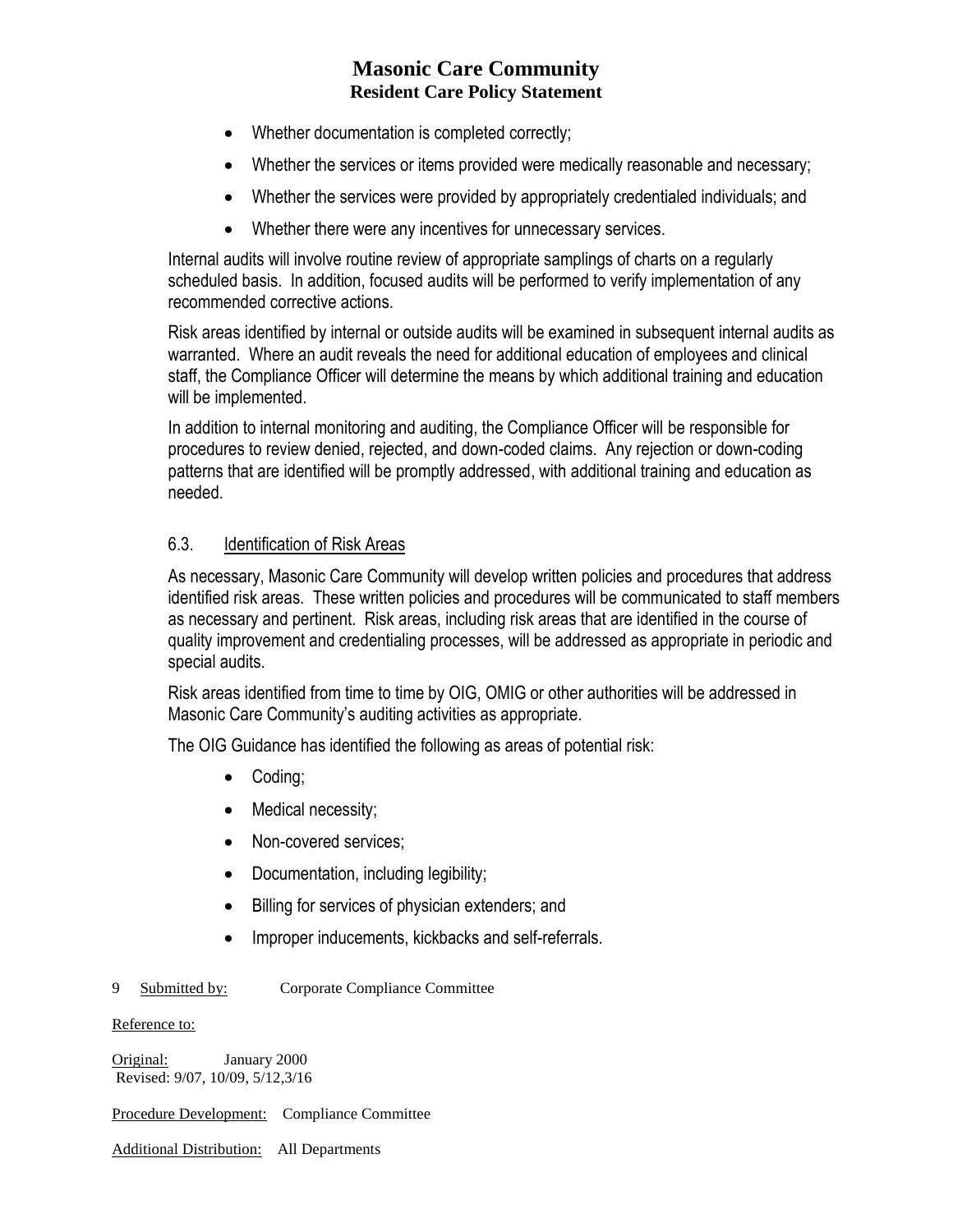Risk areas identified by OMIG include:

- Reserved bed day billings;
- Base year cost calculations;
- Review of ancillary services included in the Medicaid rate;
- Medicaid rate Part B carve outs;
- Property/capital cost allocations;
- Temporary staffing costs;
- Review of resource utilization group (RUG-II) categorizations; and
- Net available monthly income (NAMI) calculations.

# ELEMENT 7: RESPONDING TO DETECTED ERRORS AND OFFENSES

Concerns identified by the Compliance Officer, staff members, payors, or other sources will be reviewed by the Compliance Officer. Under the direction of the Compliance Officer, such concerns will be prioritized, investigations will be undertaken as warranted, and appropriate corrective action programs will be implemented. Response to a detected error may include coordination with quality improvement processes and programs, where pertinent and appropriate.

Depending upon the nature of the concern, the Compliance Officer may consult with legal counsel to determine whether a significant and or reportable violation of applicable law may have occurred, and, if so, the appropriate measures to take.

As appropriate, corrective actions may include one or more of the following:

- Discipline of an employee up to and including termination;
- Retraining;
- Reporting and return of overpayments within 60 days of identification;
- Self-disclosure to the carrier intermediary or the OIG or OMIG;
- Revision of a Masonic Care Community policy;
- Implementation of procedures, policies, or systems to reduce the potential for recurrence; or
- Modification of a relationship with an outside party, such as a billing company.

Depending on the circumstances, the Compliance Officer may also consider whether the Program failed to anticipate or detect a problem, or whether Masonic Care Community's compliance

#### Corporate Compliance Committee 10 Submitted by:

#### Reference to:

Original: January 2000 Revised: 9/07, 10/09, 5/12,3/16

Procedure Development: Compliance Committee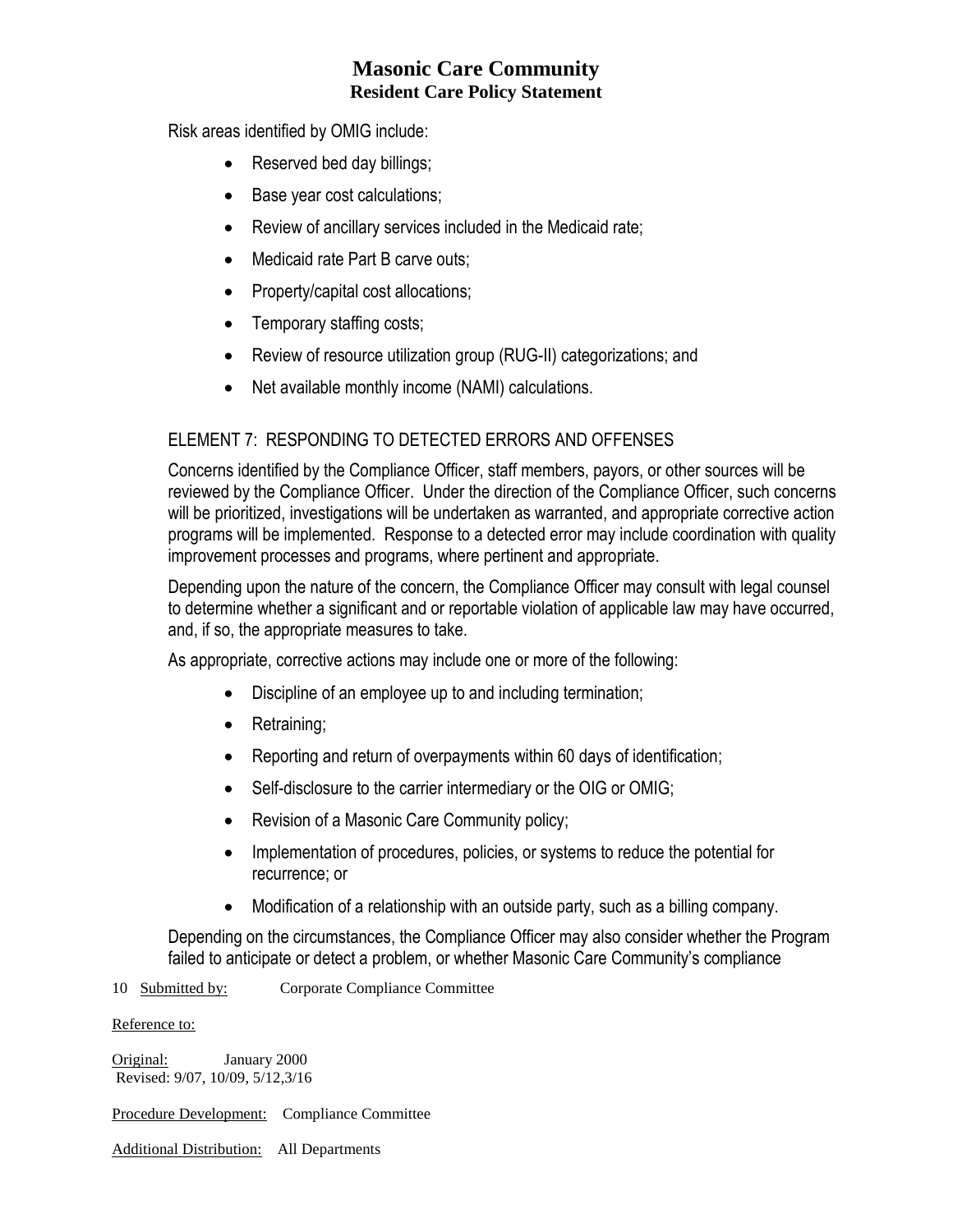procedures failed to prevent the violation. If such a Program failure or deficiency identified, the Program will be revised to minimize the risk of future failures.

### ELEMENT 8: NON-INTIMIDATION AND NON-RETALIATION

No individual who participates in good faith in the Program will be subject to any form of intimidation or retaliation by Masonic Care Community as a result of such participation. Protected activities include reporting and investigating potential compliance issues; participating in selfevaluations, audits, and remedial actions; and reporting health care fraud to government officials.

Any employee who has a concern about potential intimidation or retaliation is encouraged to contact the Compliance Officer. All allegations of intimidation or retaliation will be promptly and fully investigated.

A summary of federal and New York State laws on false claims and whistleblower protections, as prepared and provided by the OMIG, is set out in Appendix A.

# B. PROGRAM REVISIONS AND UPDATES

This Program will be revised and updated from time to time to reflect ongoing Program assessment, current compliance guidance, the requirements of regulatory agencies, and considerations of best practices.

This document is not intended to serve as an express or implied employment contract. Its objective is to communicate current policies. The Board of Trustees of the Masonic Care Community reserves the right to change, modify, or waive all provisions herein. Any questions or concerns should be forwarded to the Compliance Officer or any member of the Compliance Committee.

Corporate Compliance Committee 11 Submitted by:

Reference to:

Original: January 2000 Revised: 9/07, 10/09, 5/12,3/16

Procedure Development: Compliance Committee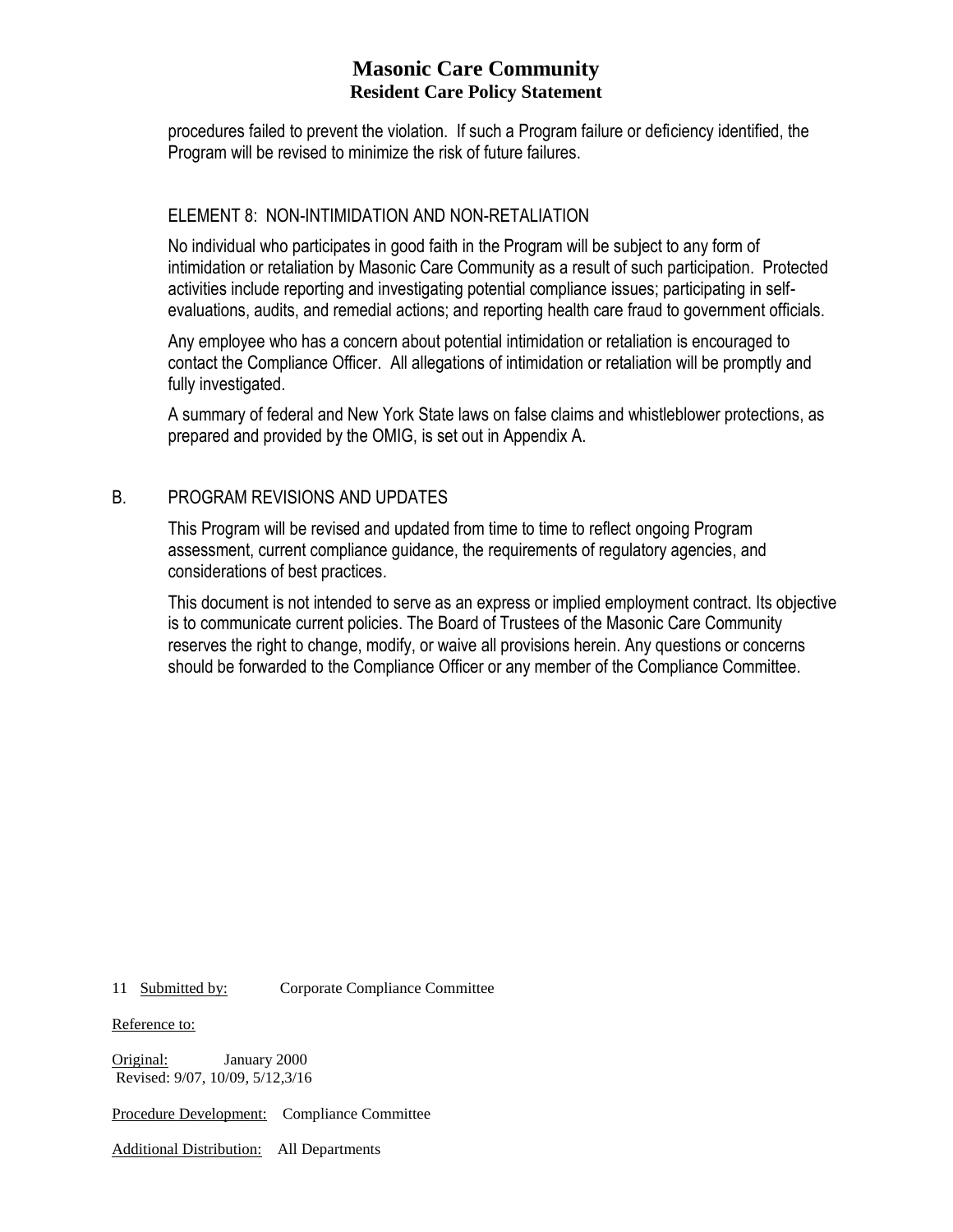# **FEDERAL & NEW YORK STATUTES RELATING TO FILING FALSE CLAIMS**

# **I. FEDERAL LAWS**

**1) Federal False Claims Act (31 USC §§3729-3733)**

# **II. NEW YORK STATE LAWS**

# **A. CIVIL AND ADMINISTRATIVE LAWS**

- **1) New York False Claims Act (State Finance Law §§187-194)**
- **2) Social Services Law, Section 145-b - False Statements**
- **3) Social Services Law, Section 145-c - Sanctions**

# **B. CRIMINAL LAWS**

- **1) Social Services Law, Section 145 - Penalties**
- **2) Social Services Law, Section 366-b - Penalties for Fraudulent Practices.**
- **3) Social Services Law, Section 145-c - Sanctions**
- **4) Penal Law Article 175 - False Written Statements**
- **5) Penal Law Article 176 - Insurance Fraud**
- **6) Penal Law Article 177 - Health Care Fraud**

### **III. WHISTLEBLOWER PROTECTION**

- **1) Federal False Claims Act (31 U.S.C. §3730(h))**
- **2) New York State False Claim Act (State Finance Law §191)**
- **3) New York State Labor Law, Section 740**
- **4) New York State Labor Law, Section 741**

### **I. FEDERAL LAWS**

### **1) Federal False Claims Act (31 USC §§3729-3733)**

The False Claims Act ("FCA") provides, in pertinent part, as follows:

§ 3729. False claims

- (a) Liability for certain acts.--
- 2) In general. -- Subject to paragraph (2), any person who--
- (A) knowingly presents, or causes to be presented, a false or fraudulent claim for payment or approval;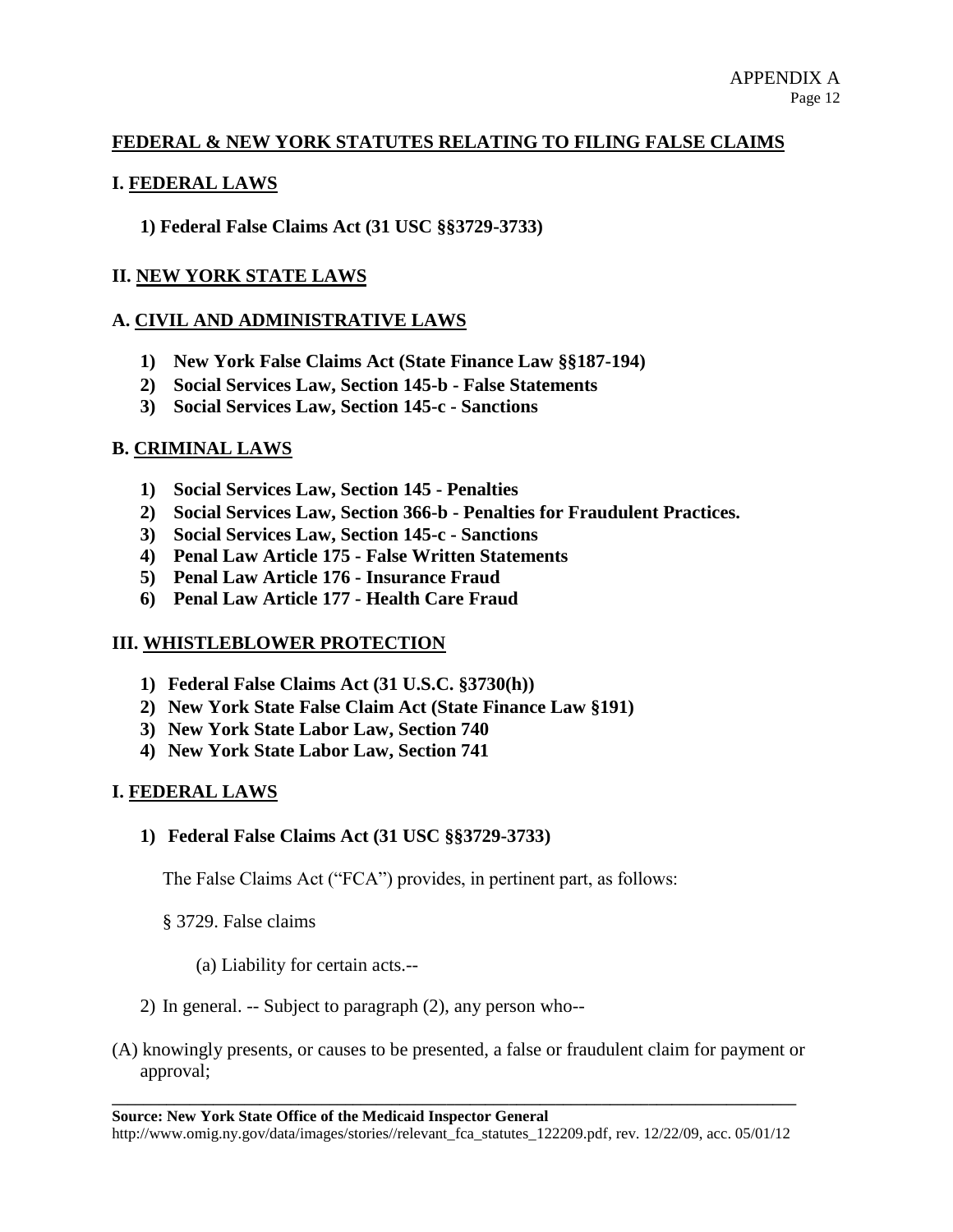- (B) knowingly makes, uses, or causes to be made or used, a false record or statement material to a false or fraudulent claim;
- $(C)$  conspires to commit a violation of subparagraph  $(A)$ ,  $(B)$ ,  $(D)$ ,  $(E)$ ,  $(F)$ , or  $(G)$ ;
- (D) has possession, custody, or control of property or money used, or to be used, by the Government and knowingly delivers, or causes to be delivered, less than all of that money or property;
- (E) is authorized to make or deliver a document certifying receipt of property used, or to be used, by the Government and, intending to defraud the Government, makes or delivers the receipt without completely knowing that the information on the receipt is true;
- (F) knowingly buys, or receives as a pledge of an obligation or debt, public property from an officer or employee of the Government, or a member of the Armed Forces, who lawfully may not sell or pledge property; or
- (G) knowingly makes, uses, or causes to be made or used, a false record or statement material to an obligation to pay or transmit money or property to the Government, or knowingly conceals or knowingly and improperly avoids or decreases an obligation to pay or transmit money or property to the Government, is liable to the United States Government for a civil penalty of not less than \$5,000 and not more than \$10,000, as adjusted by the Federal Civil Penalties Inflation Adjustment Act of 1990 (28 U.S.C. 2461) note; Public Law 104-410, plus 3 times the amount of damages which the Government sustains because of the act of that person.
	- (2) Reduced damages.--If the court finds that--
- (A) the person committing the violation of this subsection furnished officials of the United States responsible for investigating false claims violations with all information known to such person about the violation within 30 days after the date on which the defendant first obtained the information;
- (B)such person fully cooperated with any Government investigation of such violation; and
- (C) at the time such person furnished the United States with the information about the violation, no criminal prosecution, civil action, or administrative action had commenced under this title with respect to such violation, and the person did not have actual knowledge of the existence of an investigation into such violation, the court may assess not less than 2 times the amount of damages which the Government sustains because of the act of that person.
	- (3) Costs of civil actions.--A person violating this subsection shall also be liable to the United States Government for the costs of a civil action brought to recover any such penalty or damages.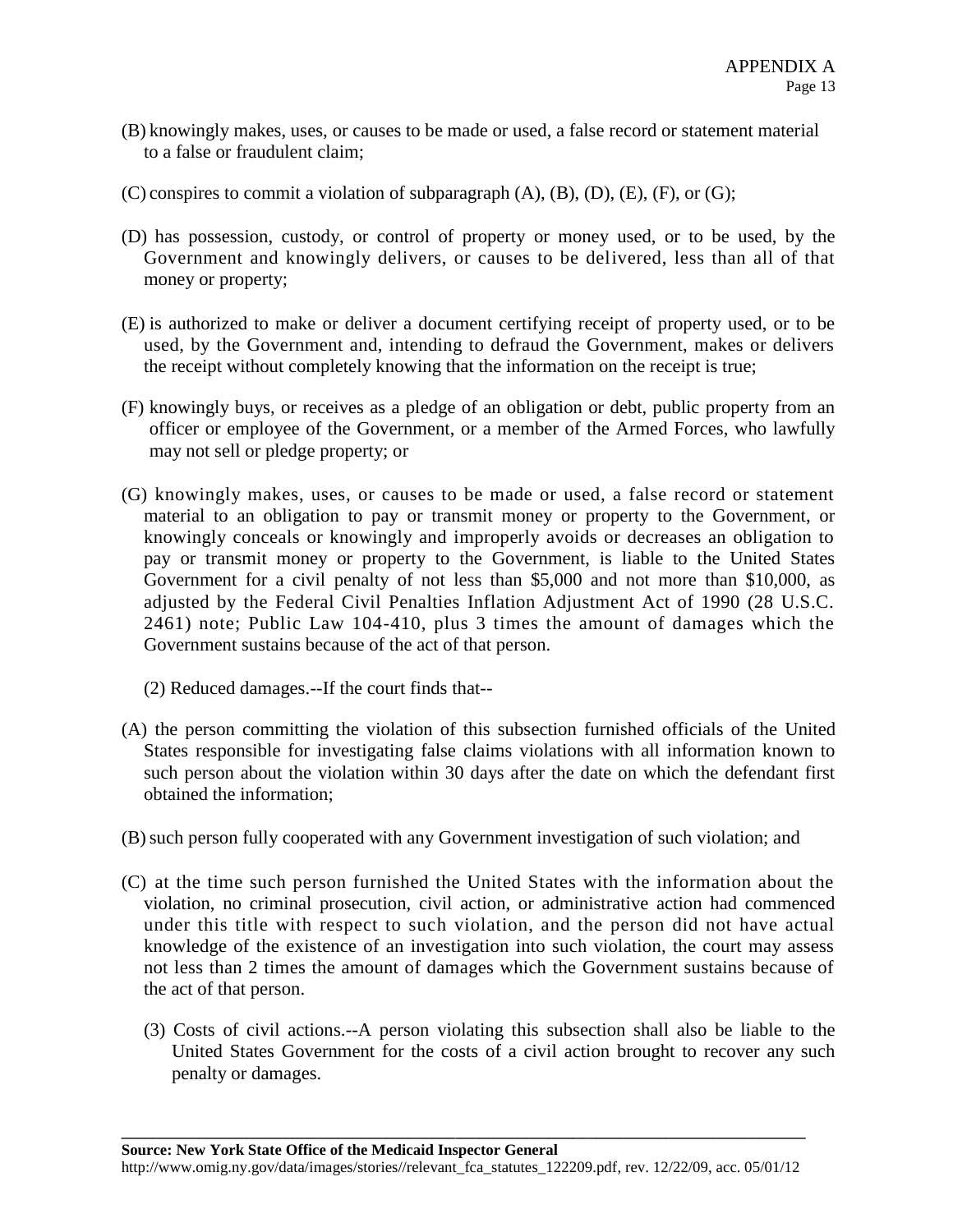(b) Definitions.--For purposes of this section--

- (1) the terms "knowing" and "knowingly" --
- (A) mean that a person, with respect to information--
	- (i) has actual knowledge of the information;
	- (ii) acts in deliberate ignorance of the truth or falsity of the information; or
	- (iii) acts in reckless disregard of the truth or falsity of the information; and
- (B) require no proof of specific intent to defraud;
	- (2) the term "claim"--
- (A) means any request or demand, whether under a contract or otherwise, for money or property and whether or not the United States has title to the money or property, that--
	- (i) is presented to an officer, employee, or agent of the United States; or
	- (ii) is made to a contractor, grantee, or other recipient, if the money or property is to be spent or used on the Government's behalf or to advance a Government program or interest, and if the United States Government-
	- (I) provides or has provided any portion of the money or property requested or demanded; or
	- (II) will reimburse such contractor, grantee, or other recipient for any portion of the money or property which is requested or demanded; and
- (B) does not include requests or demands for money or property that the Government has paid to an individual as compensation for Federal employment or as an income subsidy with no restrictions on that individual's use of the money or property;
	- (3) the term "obligation" means an established duty, whether or not fixed, arising from an express or implied contractual, grantor-grantee, or licensor-licensee relationship, from a fee-based or similar relationship, from statute or regulation, or from the retention of any overpayment; and
	- (4) the term "material" means having a natural tendency to influence, or be capable of influencing, the payment or receipt of money or property.
	- (c) Exemption from disclosure.--Any information furnished pursuant to subsection (a)(2) shall be exempt from disclosure under section 552 of title 5.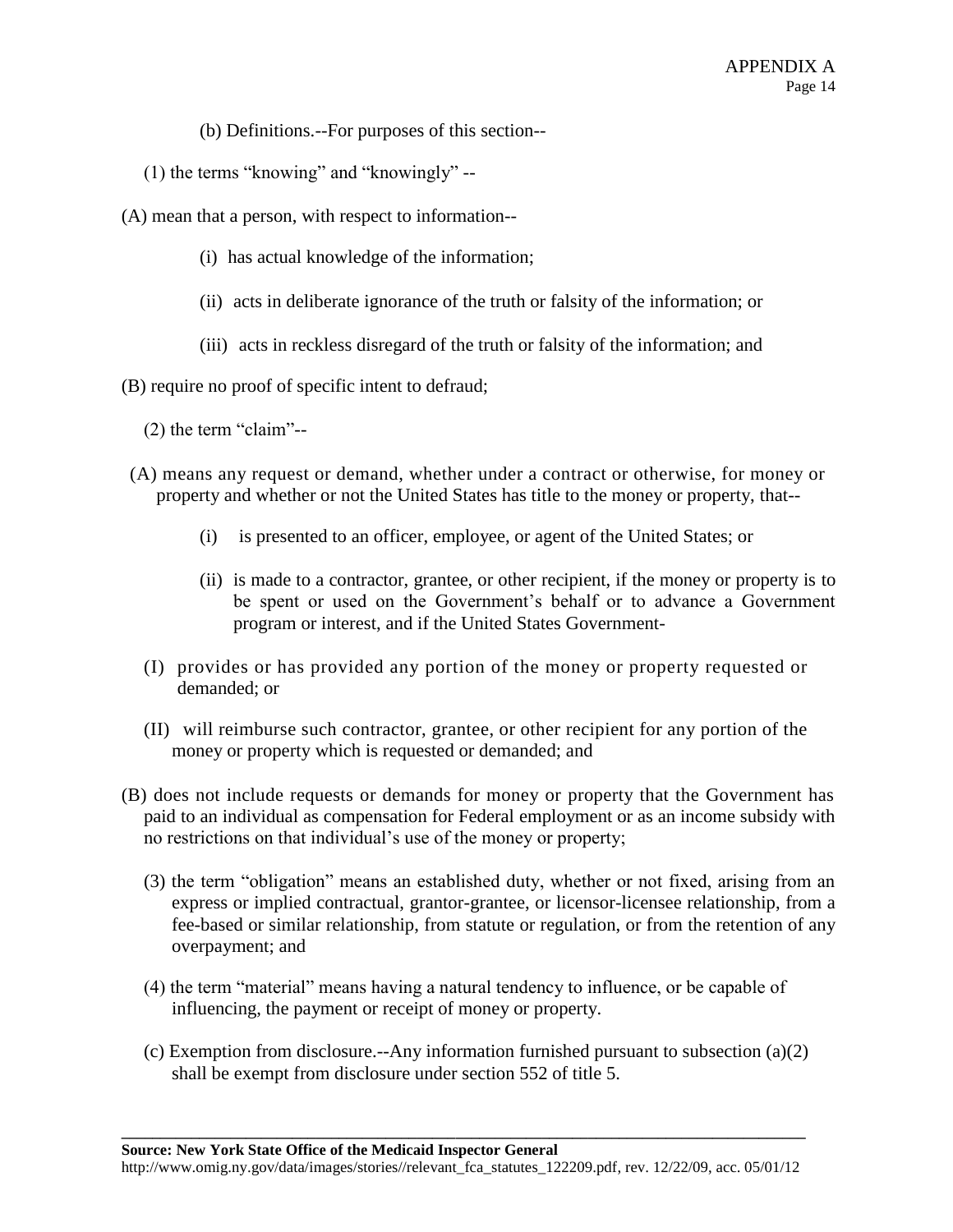(d) Exclusion.--This section does not apply to claims, records, or statements made under the Internal Revenue Code of 1986.

While the False Claims Act imposes liability only when the claimant acts "knowingly," it does not require that the person submitting the claim have actual knowledge that the claim is false. A person who acts in reckless disregard or in deliberate ignorance of the truth or falsity of the information, also can be found liable under the Act. 31 U.S.C. 3729(b).

In sum, the False Claims Act imposes liability on any person who submits a claim to the federal government, or submits a claim to entities administering government funds, that he or she knows (or should know) is false. An example may be a physician who submits a bill to Medicare for medical services she knows she has not provided. The False Claims Act also imposes liability on an individual who may knowingly submit a false record in order to obtain payment from the government. An example of this may include a government contractor who submits records that he knows (or should know) are false and that indicate compliance with certain contractual or regulatory requirements. The third area of liability includes those instances in which someone may obtain money from the federal government to which he may not be entitled, and then uses false statements or records in order to retain the money. An example of this so-called "reverse false claim" may include a hospital which obtains interim payments from Medicare or Medicaid throughout the year, and then knowingly files a false cost report at the end of the year in order to avoid making a refund to the Medicare or Medicaid program.

In addition to its substantive provisions, the FCA provides that private parties may bring an action on behalf of the United States. 31 U.S.C. 3730 (b). These private parties, known as "qui tam relators," may share in a percentage of the proceeds from an FCA action or settlement.

Section  $3730(d)(1)$  of the FCA provides, with some exceptions, that a qui tam relator, when the Government has intervened in the lawsuit, shall receive at least 15 percent but not more than 25 percent of the proceeds of the FCA action depending upon the extent to which the relator substantially contributed to the prosecution of the action. When the Government does not intervene, section  $3730(d)(2)$  provides that the relator shall receive an amount that the court decides is reasonable and shall be not less than 25 percent and not more than 30 percent.

### **3) Administrative Remedies for False Claims (31 USC Chapter 38. §§ 3801— 3812)**

This statute allows for administrative recoveries by federal agencies. If a person submits a claim that the person knows is false or contains false information, or omits material information, the agency receiving the claim may impose a penalty of up to \$5,000 for each claim. The agency may also recover twice the amount of the claim.

Unlike the False Claims Act, a violation of this law occurs when a false claim is submitted rather than when it is paid. Also unlike the False Claims Act, the determination of whether a claim is false, and the imposition of fines and penalties is made by the administrative agency, not by prosecution in the federal court system.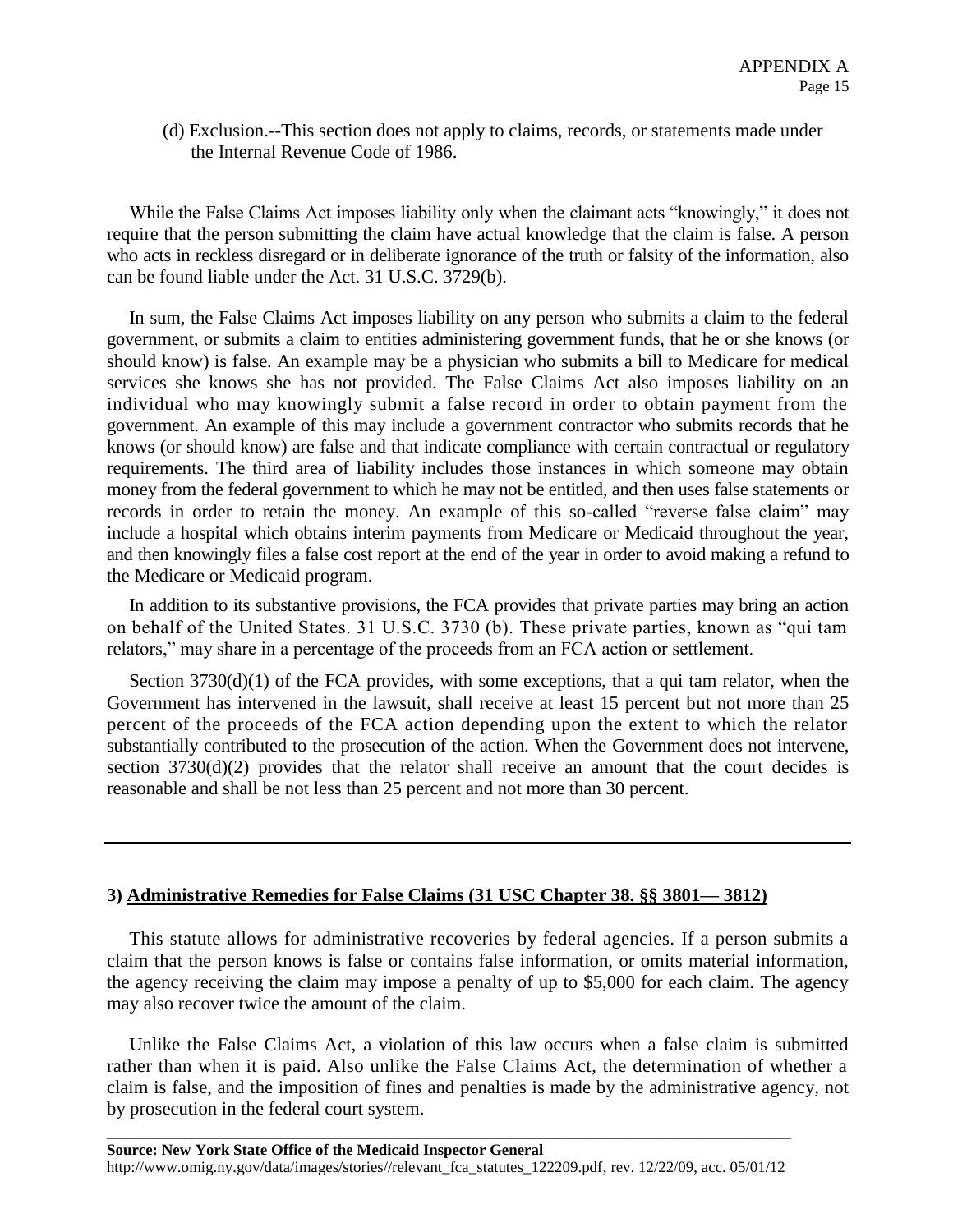### **II. NEW YORK STATE LAWS**

New York State False Claim Laws fall under the jurisdiction of both New York's civil and administrative laws as well as its criminal laws. Some apply to recipient false claims and some apply to provider false claims. The majority of these statutes are specific to healthcare or Medicaid. Yet some of the "common law" crimes apply to areas of interaction with the government and so are applicable to health care fraud and will be listed in this section.

# **A. CIVIL AND ADMINISTRATIVE LAWS**

### **1) New York False Claims Act (State Finance Law §§187-194)**

The New York False Claims Act is similar to the Federal False Claims Act. It imposes penalties and fines upon individuals and entities who knowingly file false or fraudulent claims for payment from any state or local government, including health care programs such as Medicaid. It also has a provision regarding reverse false claims similar to the federal FCA such that a person or entity will be liable in those instances in which the person obtains money from a state or local government to which he may not be entitled, and then uses false statements or records in order to retain the money.

The penalty for filing a false claim is six to twelve thousand dollars per claim plus three times the amount of the damages which the state or local government sustains because of the act of that person. In addition, a person who violates this act is liable for costs, including attorneys' fees, of a civil action brought to recover any such penalty.

The Act allows private individuals to file lawsuits in state court, just as if they were state or local government parties, subject to various possible limitations imposed by the NYS Attorney General or a local government. If the suit eventually concludes with payments back to the government, the person who started the case can recover twenty-five to thirty percent of the proceeds if the government did not participate in the suit, or fifteen to twenty-five percent if the government did participate in the suit.

#### **2) Social Services Law, Section 145-b - False Statements**

It is a violation to knowingly obtain or attempt to obtain payment for items or services furnished under any Social Services program, including Medicaid, by use of a false statement, deliberate concealment or other fraudulent scheme or device. The state or the local Social Services district may recover three times the amount incorrectly paid. In addition, the Department of Health may impose a civil penalty of up to ten thousand dollars per violation. If repeat violations occur within five years, a penalty of up to thirty thousand dollars per violation may be imposed if the repeat violations involve more serious violations of Medicaid rules, billing for services not rendered, or providing excessive services.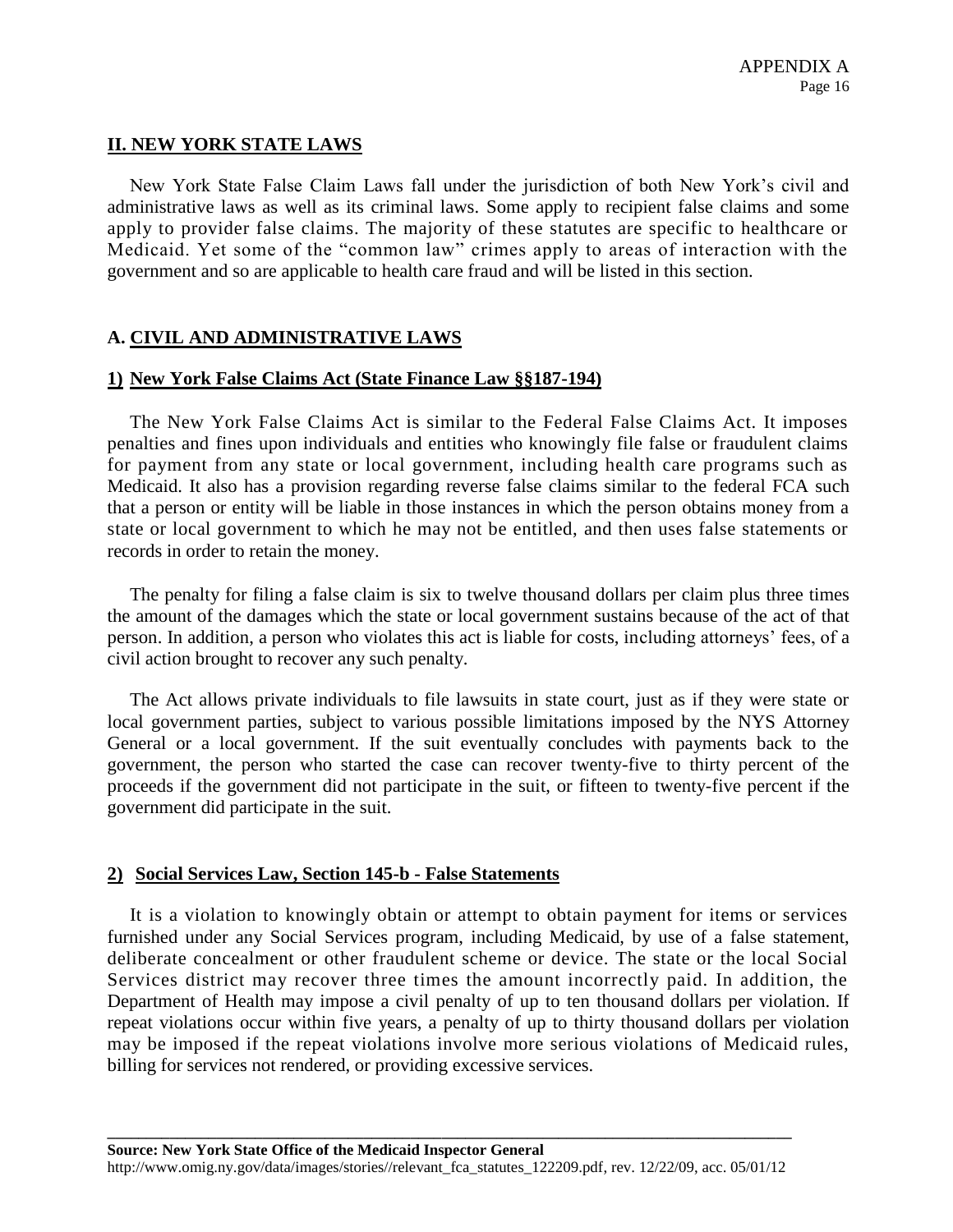# **3) Social Services Law, Section 145-c - Sanctions**

If any person applies for or receives public assistance, including Medicaid, by intentionally making a false or misleading statement, or intending to do so, the needs of the individual or that of his family shall not be taken into account for the purpose of determining his or her needs or that of his family for six months if a first offense, for twelve months if a second offense (or if benefits wrongfully received are at least one thousand dollars but not more than three thousand nine hundred dollars), for eighteen months if a third offense (or if benefits wrongfully received are in excess of three thousand nine hundred dollars), and five years for any subsequent occasion of any such offense.

# **B. CRIMINAL LAWS**

# **1) Social Services Law, Section 145 - Penalties**

Any person who submits false statements or deliberately conceals material information in order to receive public assistance, including Medicaid, is guilty of a misdemeanor.

### **2) Social Services Law, Section 366-b - Penalties for Fraudulent Practices.**

- a. Any person who obtains or attempts to obtain, for himself or others, medical assistance by means of a false statement, concealment of material facts, impersonation or other fraudulent means is guilty of a class A misdemeanor.
- b. Any person who, with intent to defraud, presents for payment a false or fraudulent claim for furnishing services, knowingly submits false information to obtain greater Medicaid compensation, or knowingly submits false information in order to obtain authorization to provide items or services is guilty of a class A misdemeanor.

### **3) Penal Law Article 155 - Larceny**

The crime of larceny applies to a person who, with intent to deprive another of his property, obtains, takes or withholds the property by means of trick, embezzlement, false pretense, false promise, including a scheme to defraud, or other similar behavior. This statute has been applied to Medicaid fraud cases.

a. Fourth degree grand larceny involves property valued over \$1,000. It is a class E felony.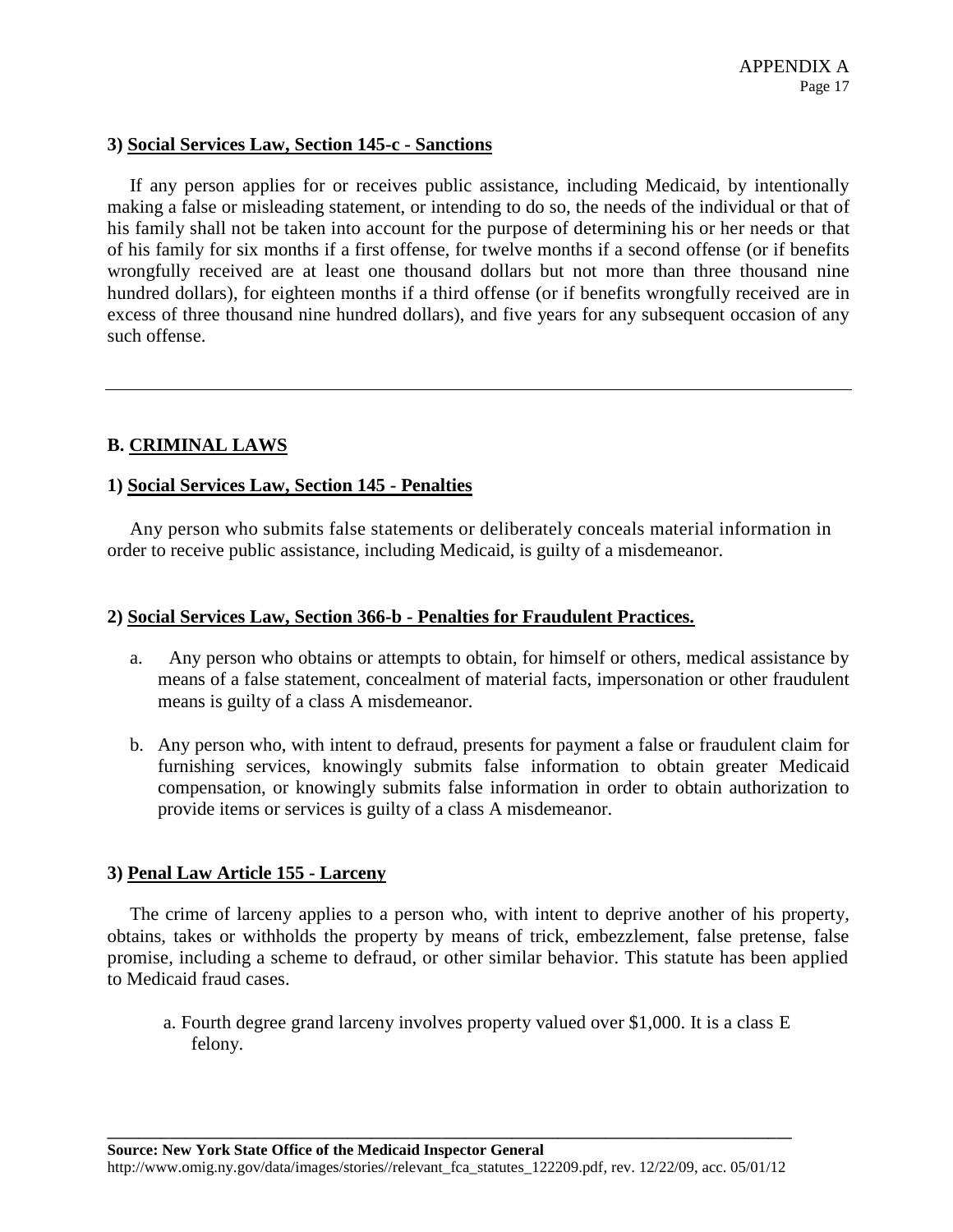- b. Third degree grand larceny involves property valued over \$3,000. It is a class D felony.
- c. Second degree grand larceny involves property valued over \$50,000. It is a class C felony.
- d. First degree grand larceny involves property valued over \$1 million. It is a class B felony.

# **4) Penal Law Article 175 - False Written Statements**

Four crimes in this Article relate to filing false information or claims and have been applied in Medicaid fraud prosecutions:

- a. § 175.05 Falsifying business records involves entering false information, omitting material information or altering an enterprise's business records with the intent to defraud. It is a class A misdemeanor.
- b. § 175.10 Falsifying business records in the first degree includes the elements of the § 175.05 offense and includes the intent to commit another crime or conceal its commission. It is a class E felony.
- c. § 175.30 Offering a false instrument for filing in the second degree involves presenting a written instrument, including a claim for payment, to a public office knowing that it contains false information. It is a class A misdemeanor.
- d. §175.35 Offering a false instrument for filing in the first degree includes the elements of the second degree offense and must include an intent to defraud the state or a political subdivision. It is a class E felony.

# **5) Penal Law Article 176 - Insurance Fraud**

This law applies to claims for insurance payments, including Medicaid or other health insurance, and contains six crimes

- a. Insurance Fraud in the 5th degree involves intentionally filing a health insurance claim knowing that it is false. It is a class A misdemeanor.
- b. Insurance fraud in the 4th degree is filing a false insurance claim for over \$1,000. It is a class E felony.
- c. Insurance fraud in the 3rd degree is filing a false insurance claim for over \$3,000. It is a class D felony.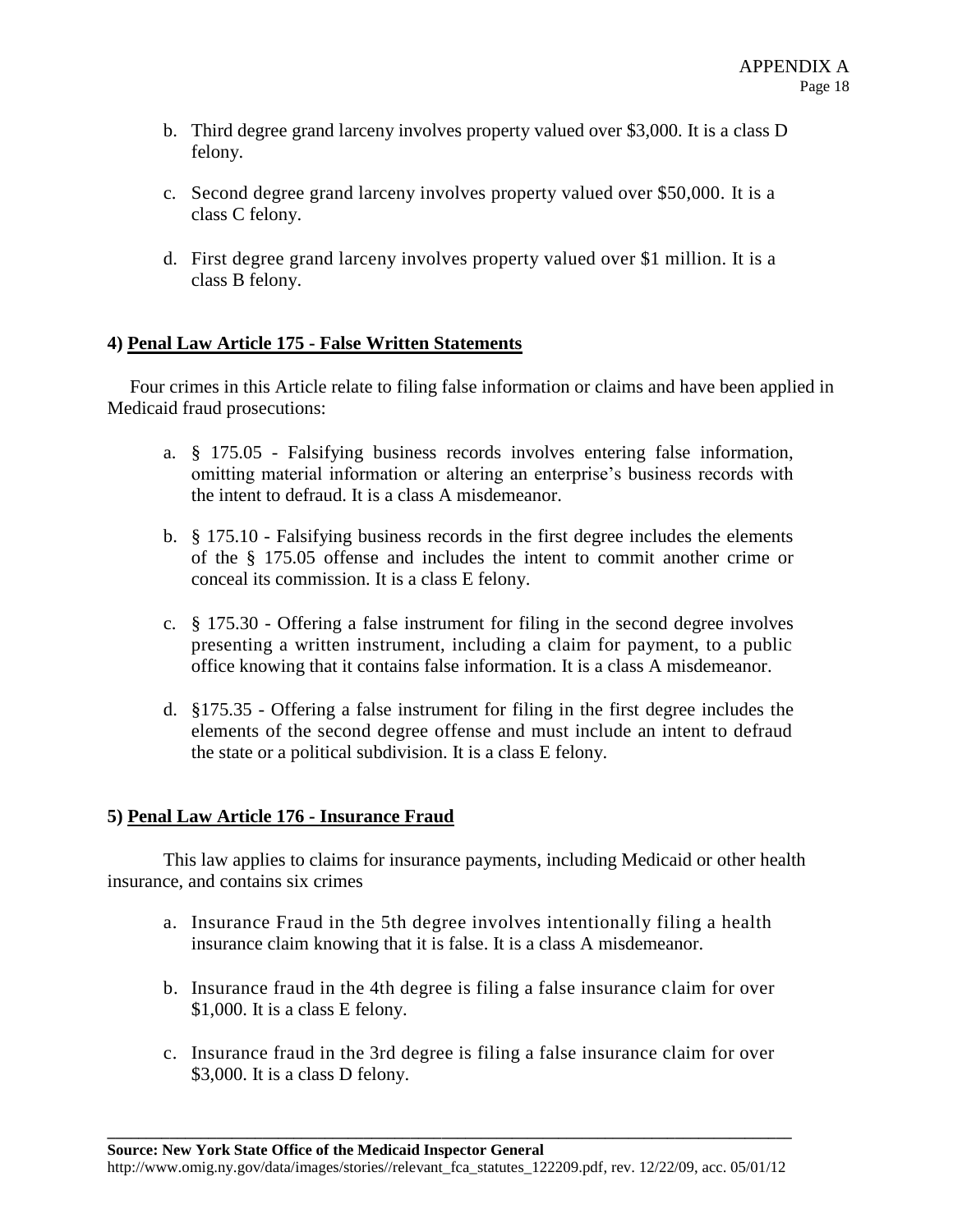- d. Insurance fraud in the 2nd degree is filing a false insurance claim for over \$50,000. It is a class C felony.
- e. Insurance fraud in the 1st degree is filing a false insurance claim for over \$1 million. It is a class B felony.
- f. Aggravated insurance fraud is committing insurance fraud more than once. It is a class D felony.

# **6) Penal Law Article 177 - Health Care Fraud**

This statute, enacted in 2006, applies to health care fraud crimes. It was designed to address the specific conduct by health care providers who defraud the system including any publicly or privately funded health insurance or managed care plan or contract, under which any health care item or service is provided. Medicaid is considered to be a single health plan under this statute.

This law primarily applies to claims by providers for insurance payment, including Medicaid payment, and it includes six crimes.

- a. Health care fraud in the 5th degree a person is guilty of this crime when, with intent to defraud a health plan, he or she knowingly and willfully provides materially false information or omits material information for the purpose of requesting payment from a health plan. This is a class A misdemeanor.
- b. Health care fraud in the 4th degree a person is guilty of this crime upon filing such false claims on more than one occasion and annually receives more than three thousand dollars. This is a class E felony.
- c. Health care fraud in the 3rd degree a person is guilty of this crime upon filing such false claims on more than one occasion and annually receiving over ten thousand dollars. This is a class D felony.
- d. Health care fraud in the 2nd degree a person is guilty of this crime upon filing such false claims on more than one occasion and annually receiving over fifty thousand dollars. This is a class C felony.
- e. Health care fraud in the 1st degree a person is guilty of this crime upon filing such false claims on more than one occasion and annually receiving over one million dollars. This is a class B felony.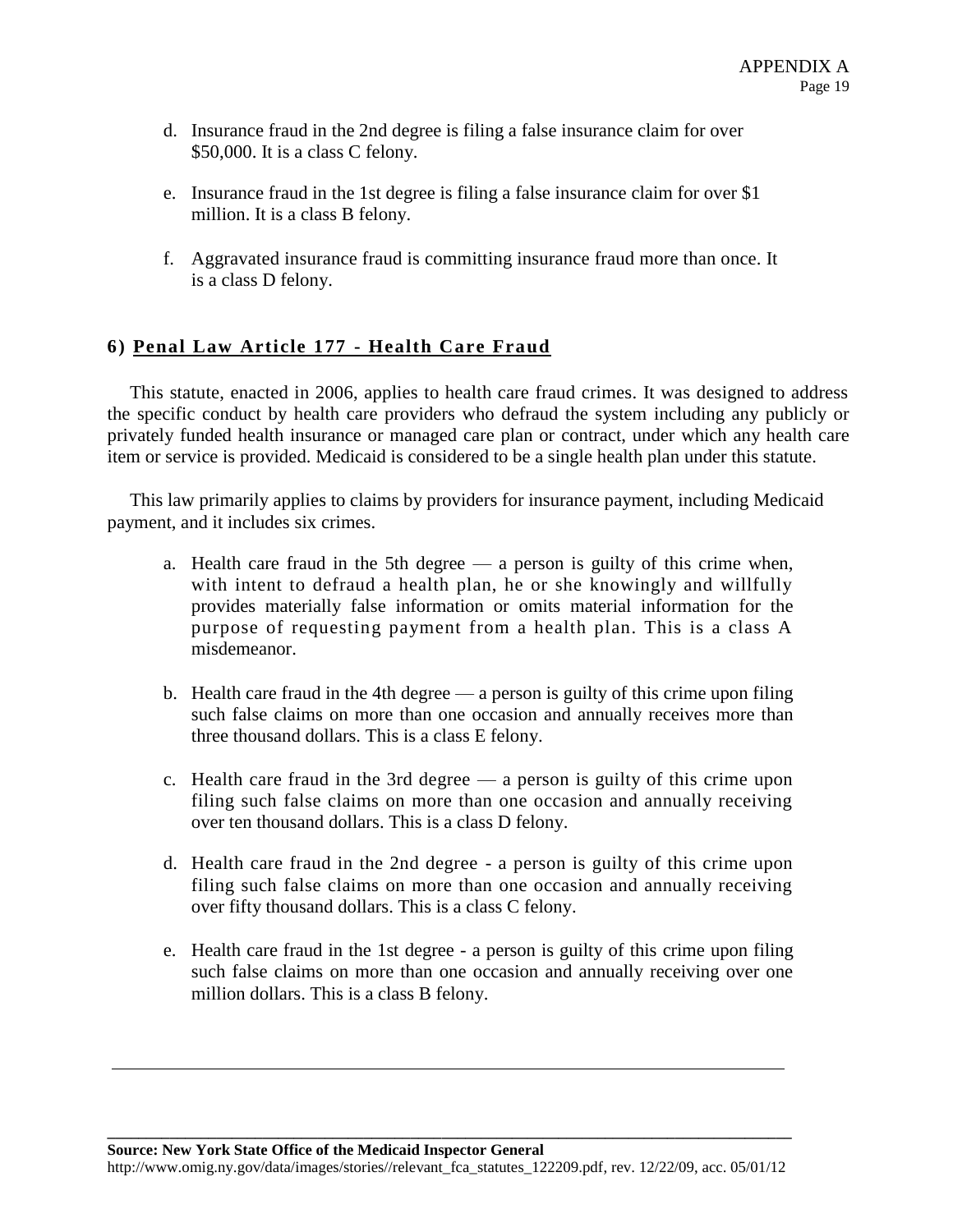### **III. WHISTLEBLOWER PROTECTION**

#### **1) Federal False Claims Act (31 U.S.C. 43730(h))**

The Federal False Claims Act provides protection to qui tam relators (individuals who commence a False Claims action) who are discharged, demoted, suspended, threatened, harassed, or in any other manner discriminated against in the terms and conditions of their employment as a result of their furtherance of an action under the FCA. 31 U.S.C. 3730(h). Remedies include reinstatement with comparable seniority as the qui tam relator would have had but for the discrimination, two times the amount of any back pay, interest on any back pay, and compensation for any special damages sustained as a result of the discrimination, including litigation costs and reasonable attorneys' fees.

### **2) New York State False Claim Act (State Finance Law §191)**

The New York State False Claim Act also provides protection to qui tam relators (individuals who commence a False Claims action) who are discharged, demoted, suspended, threatened, harassed, or in any other manner discriminated against in the terms and conditions of their employment as a result of their furtherance of an action under the Act. Remedies include reinstatement with comparable seniority as the qui tam relator would have had but for the discrimination, two times the amount of any back pay, interest on any back pay, and compensation for any special damages sustained as a result of the discrimination, including litigation costs and reasonable attorneys' fees.

#### **3) New York State Labor Law, Section 740**

An employer may not take any retaliatory action against an employee if the employee discloses information about the employer's policies, practices or activities to a regulatory, law enforcement or other similar agency or public official. Protected disclosures are those that assert that the employer is in violation of a law that creates a substantial and specific danger to the public health and safety or which constitutes health care fraud under Penal Law § 177 (knowingly filing, with intent to defraud, a claim for payment that intentionally has false information or omissions). The employee's disclosure is protected only if the employee first brought up the matter with a supervisor and gave the employer a reasonable opportunity to correct the alleged violation. If an employer takes a retaliatory action against the employee, the employee may sue in state court for reinstatement to the same, or an equivalent position, any lost back wages and benefits and attorneys' fees. If the employer is a health provider and the court finds that the employer's retaliatory action was in bad faith, it may impose a civil penalty of \$10,000 on the employer.